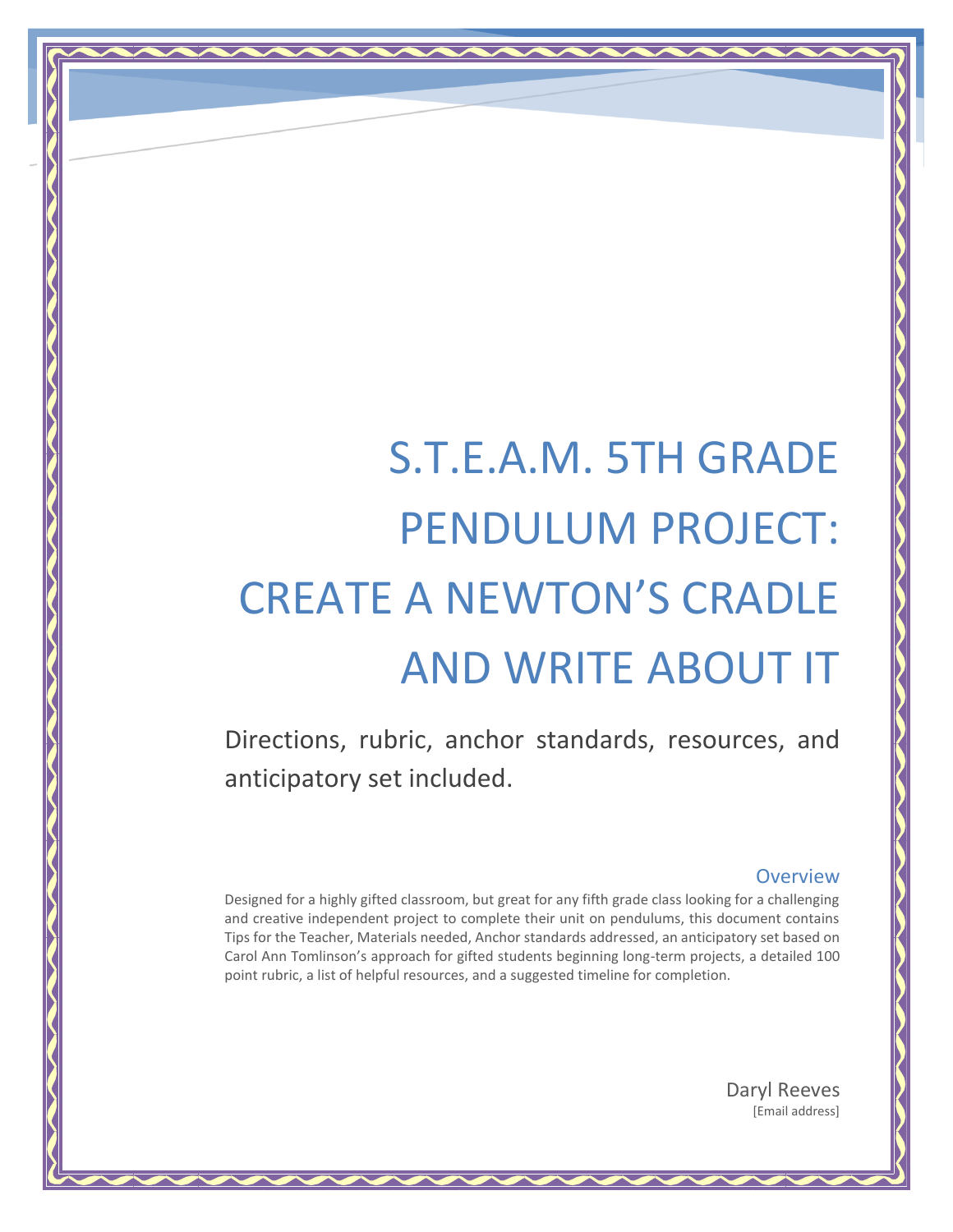# Tips for the Teacher

Thanks for your interest in this project! I hope you find it helpful in addressing your students' needs. This document was created with my specific program in mind, and every teacher should feel free to adapt it according to their own population. Here are a few things I've picked up over the years, regarding this project:

- Creating the Newton's Cradle is not entirely intuitive. Even with the guidance of the websites, your students will likely struggle with getting it to work. My advice is to not only allow this struggle, but to celebrate it. Particularly regarding the gifted population, many students need to learn how to cope with a task that doesn't come easily, and many valuable lessons can be learned from trying and failing before trying and succeeding. It's a great opportunity to address some social-emotional needs and to showcase many other great minds who never gave up.
- Have students journal, or take notes, on their journey to complete the Newton's Cradle. Emphasize that they pay particular attention to strategies they tried that they later had to revise, because they will be asked to include these attempts and solutions in their short essay. If they are not journaling, they are likely to forget what they tried before they succeeded.
- I would advise against demonstrating a step-by-step assembly of the cradle. In my experience, handing the students the materials they will need and providing the online resources has been enough to get them started, and I have learned that over-scaffolding removes the rigor from this project.
- I use this project at the beginning of the year, so I ask parents over the summer to collect shoe boxes (many people buy back-to-school shoes, so you don't want to miss this opportunity). It has never been difficult to collect one per student by the time we need them if I think ahead. The only real cost for this project is the beads. I have exclusively used hematite because I like the weight of them and they were affordable, but I'm sure other beads would also work well. Some stores are happy to give a discount to a teacher if the project is explained to them, but if you have the time, see if you can get the beads funded on DonorsChoose.org or receive a donation from a parent. Another possibility is recycling the beads at the end of the project so that you can use them year to year, but even if you offer to let your students take their Newton's Cradles home, as I do, you will likely have some who will not, and you can easily reuse the beads to save cost.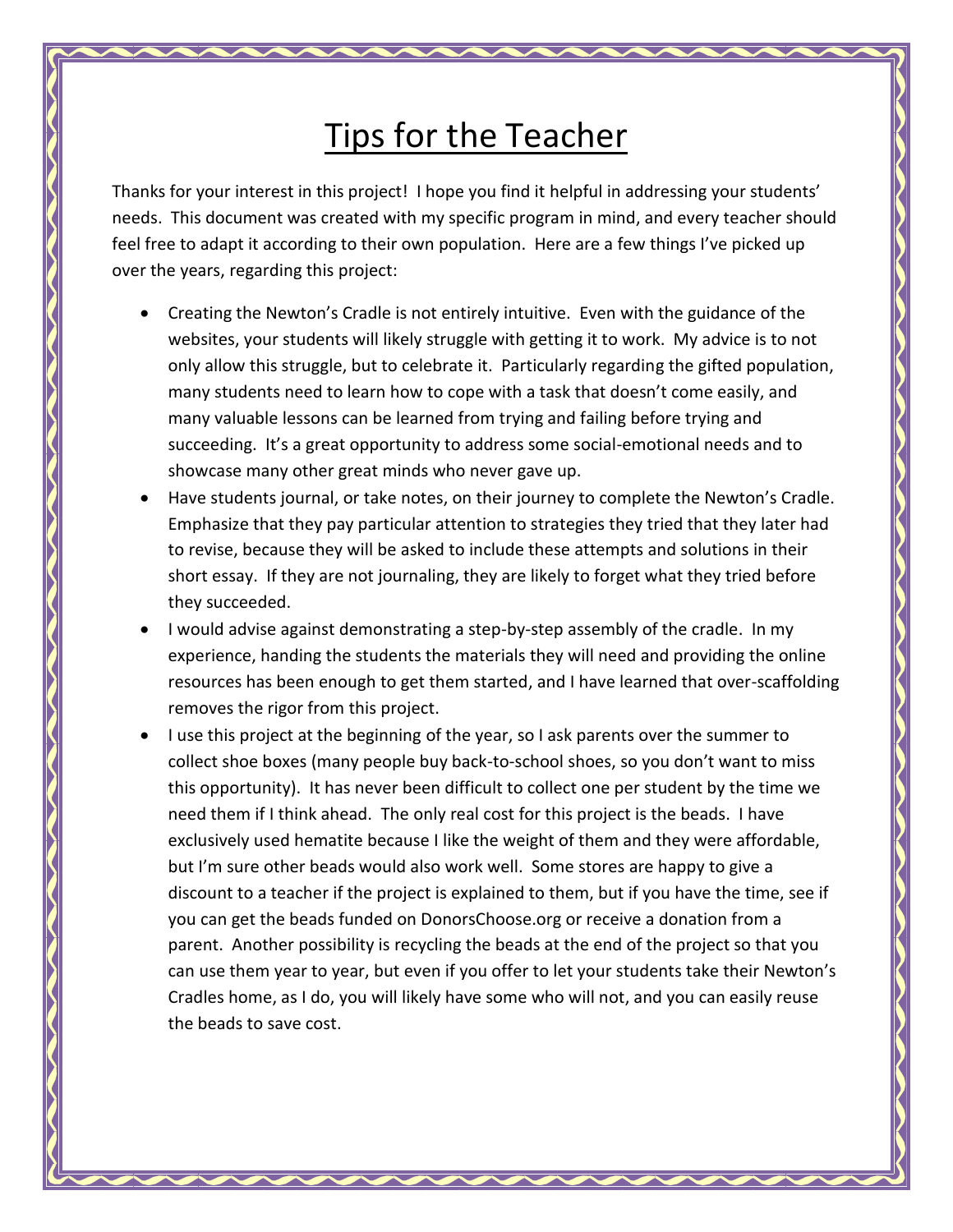# **Materials Needed**

- One shoe box, any size, per student
- 5 beads per student
- Light-weight string, five strands per student
- Scissors
- Tape
- Staplers
- Hole punchers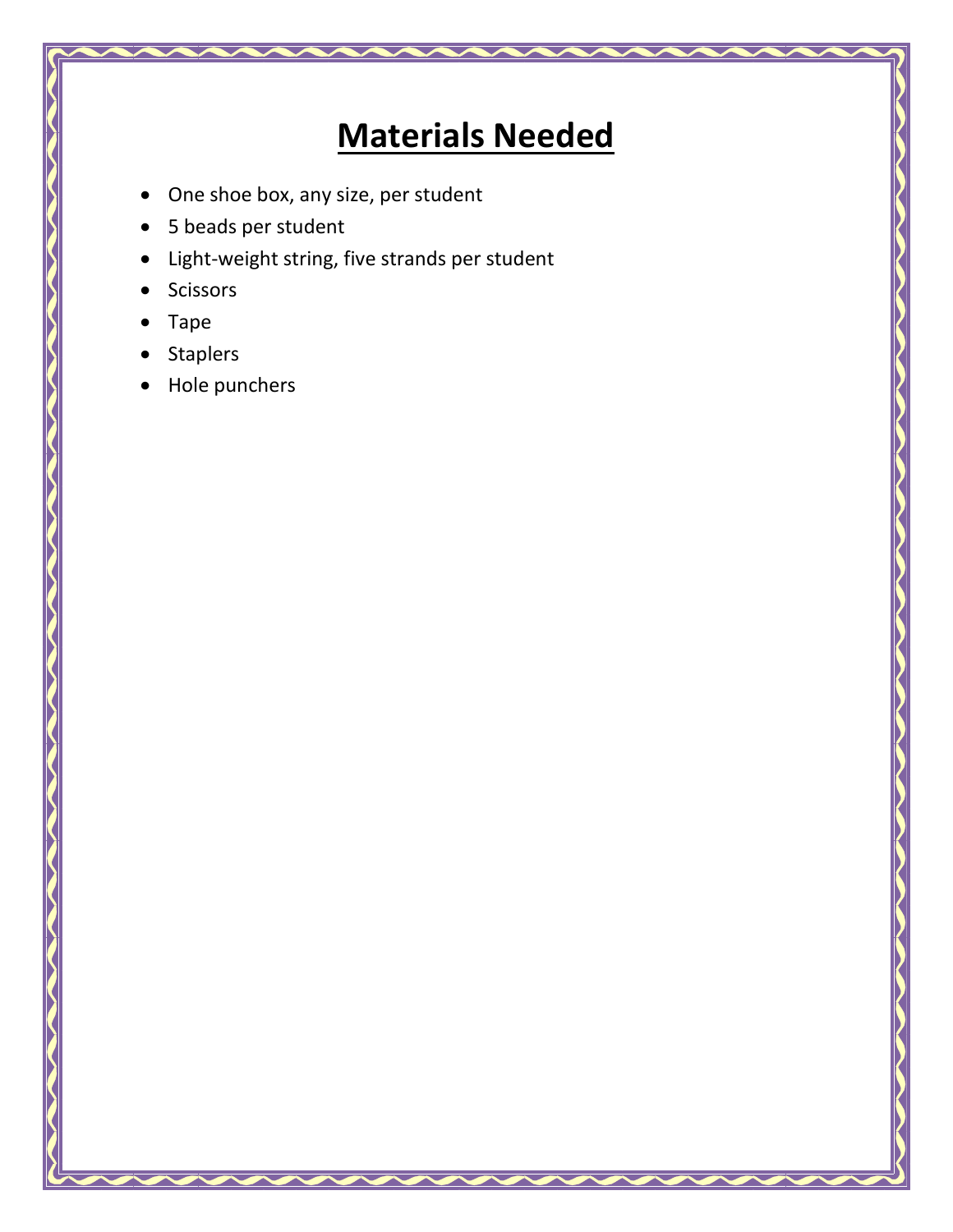### Pendulum Project: **Newton's Cradle**

Due Date:

#### Anchor Standards:

- Conduct short research projects that build knowledge about a topic.
- Use technology, including the internet, to produce and publish writing and to interact and collaborate with others.
- Write informative/explanatory texts to examine and convey complex ideas and information clearly and accurately through the effective selection, organization, and analysis of content.

#### Thinking Questions: *(worth 2 points each)*

- 1. List the variables that affect the rate of a pendulum's swing.
- 2. Compare/Contrast a pendulum swinging in air and in water.
- 3. What would happen if you swung a pendulum on the moon? What effect do you think the difference in gravitational force would have on the pendulum?
- 4. Would you rather be an outside marble on Newton's Cradle or an inside marble? Explain why.
- 5. How would it feel if your arms were pendulums? What tasks would be easier and what tasks would be harder?
- 6. Why is learning about pendulums worthwhile?
- 7. How will you conduct your research of Newton's Cradle?

#### Acitivity: *(worth 6 points)*

Make a list of questions you would want to ask Galileo about his use of pendulums in experiments.

#### Directions:

On a separate piece of paper, **thoroughly** answer the thinking questions and address the activity before beginning your project. This portion of your project is worth 20% of your final grade, so be thoughtful and thorough in your responses.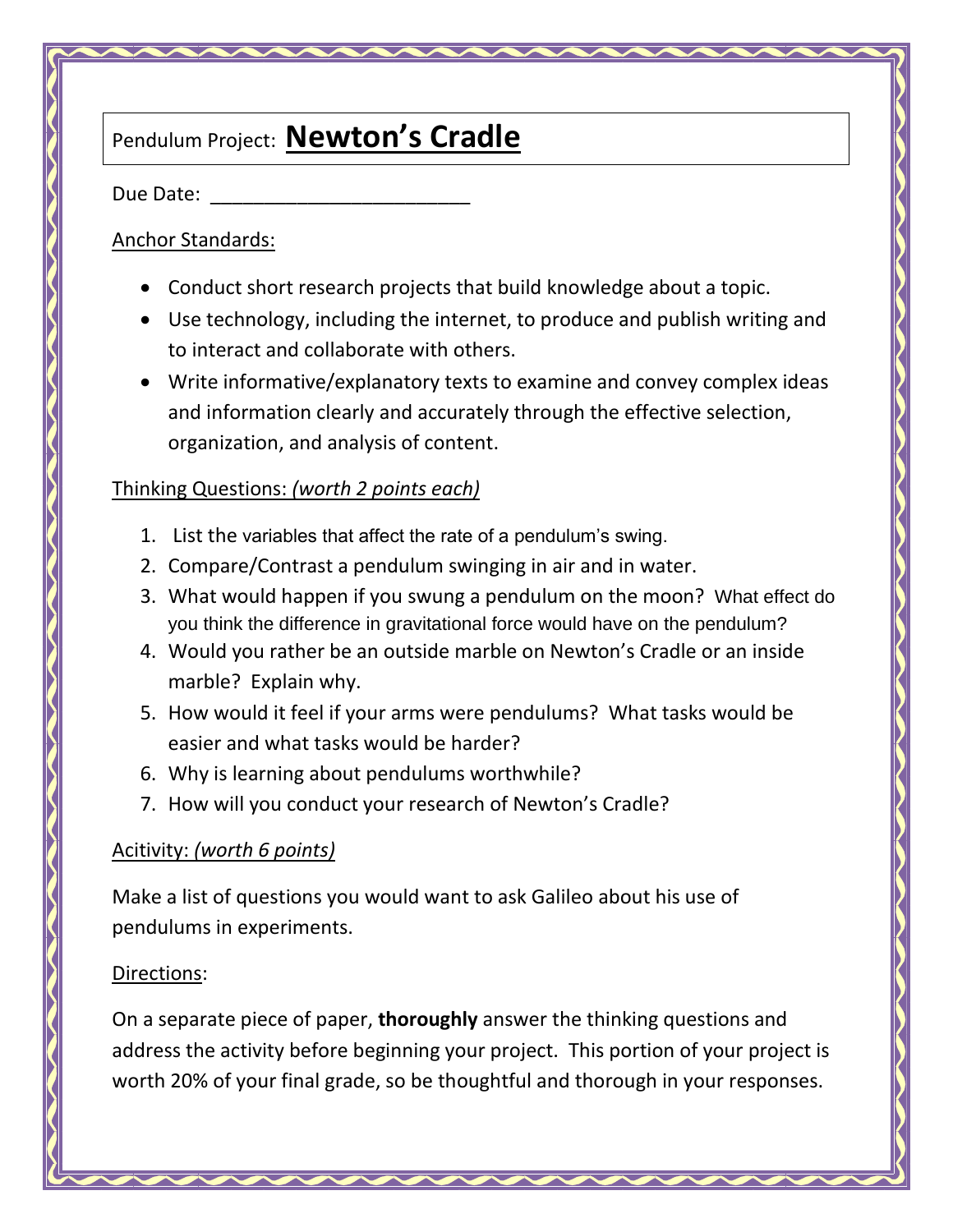### **Pendulum Project Rubric**

Using the materials provided to you in class, create Newton's Cradle. Write a short expository paper to accompany your project detailing any problems you encounter and how you overcome them, and summarizing your understanding of how Newton's Cradle works.

| Criteria for <b>Newton's Cradle:</b> (worth 50 points)                                                                                                                                                                                                                                                                                                                                                                                                       | You earned: |
|--------------------------------------------------------------------------------------------------------------------------------------------------------------------------------------------------------------------------------------------------------------------------------------------------------------------------------------------------------------------------------------------------------------------------------------------------------------|-------------|
| Assembly is solid. (5 points)<br>٠<br>Newton's Cradle works properly. (10 points)<br>٠<br>Written explanation of student's process and any troubleshooting is<br>٠<br>included. (10 points)<br>Writing includes a brief explanation of why Newton's Cradle works. (10 points)<br>٠<br>Newton's Cradle is attractive; care was taken in its assembly. (5 points)<br>٠<br>All writing is in student's own words. (10 points)<br>٠<br>Total:                    |             |
| Pre-Activity: (worth 20 points)                                                                                                                                                                                                                                                                                                                                                                                                                              |             |
| Thinking Questions (14 points)<br>٠<br>Activity (6 points)<br>٠<br>Total:                                                                                                                                                                                                                                                                                                                                                                                    |             |
| Essentials: (worth 30 points)                                                                                                                                                                                                                                                                                                                                                                                                                                |             |
| Project and paper clearly include first name, last name, the date,<br>٠<br>and the title: (5 points)<br>Is turned in on time: (5 Points)<br>٠<br>Grammar, Spelling, Punctuation, and Capitalization are correct: (5 points)<br>Demonstrates attention to neatness (project assembly is neat and paper is typed<br>or neatly written in ink: (5 points)<br>Demonstrates considerable effort: (5 points)<br>Student was on task in class: (5 points)<br>Total: |             |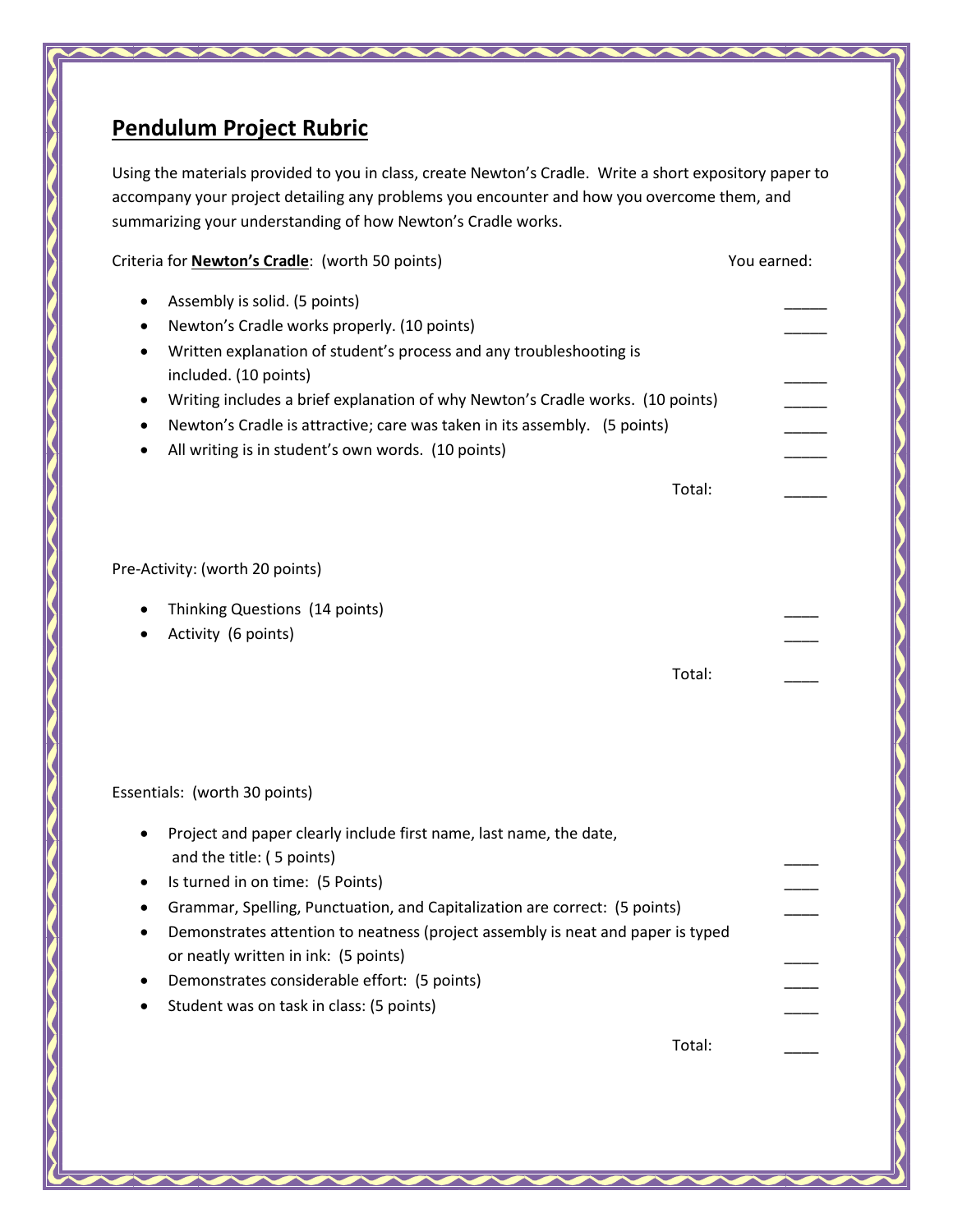### **Recommended Resources**

- [http://www.ehow.com/inro\\_8417546\\_use-pendulums-real-world.html](http://www.ehow.com/inro_8417546_use-pendulums-real-world.html)
- [http://www.ehow.com/how\\_5534301\\_build-newtons-cradle.html](http://www.ehow.com/how_5534301_build-newtons-cradle.html)
- [http://en.wikipedia.org/wiki/Newton's\\_cradle](http://en.wikipedia.org/wiki/Newton)
- [http://galileo.rice.edu/lib/student\\_work/experiment95/galileo\\_pendulum.](http://galileo.rice.edu/lib/student_work/experiment95/galileo_pendulum.html) [html](http://galileo.rice.edu/lib/student_work/experiment95/galileo_pendulum.html)
- *The Pulse of Time: Galileo Galilei, the determination of longitude, and the pendulum Clock* by Silvio A. Bedini
- *Pendulum: Leon Foucault and the Triumph of Science* by Amir D. Aczel
- *Galileo's Pendulum: From the Rhythm of Time to the Making of Matter* by Roger G. Newton
- *Galileo for Kids: His Life and Ideas, 25 Activities (for kids series)* by Richard Panchyk
- *Eyewitness Science*
- *Why Toast Lands Jelly-Side Down* by Robert Ehrlich
- *The Pendulum: A Case Study in Physics* by Gregory L. Baker